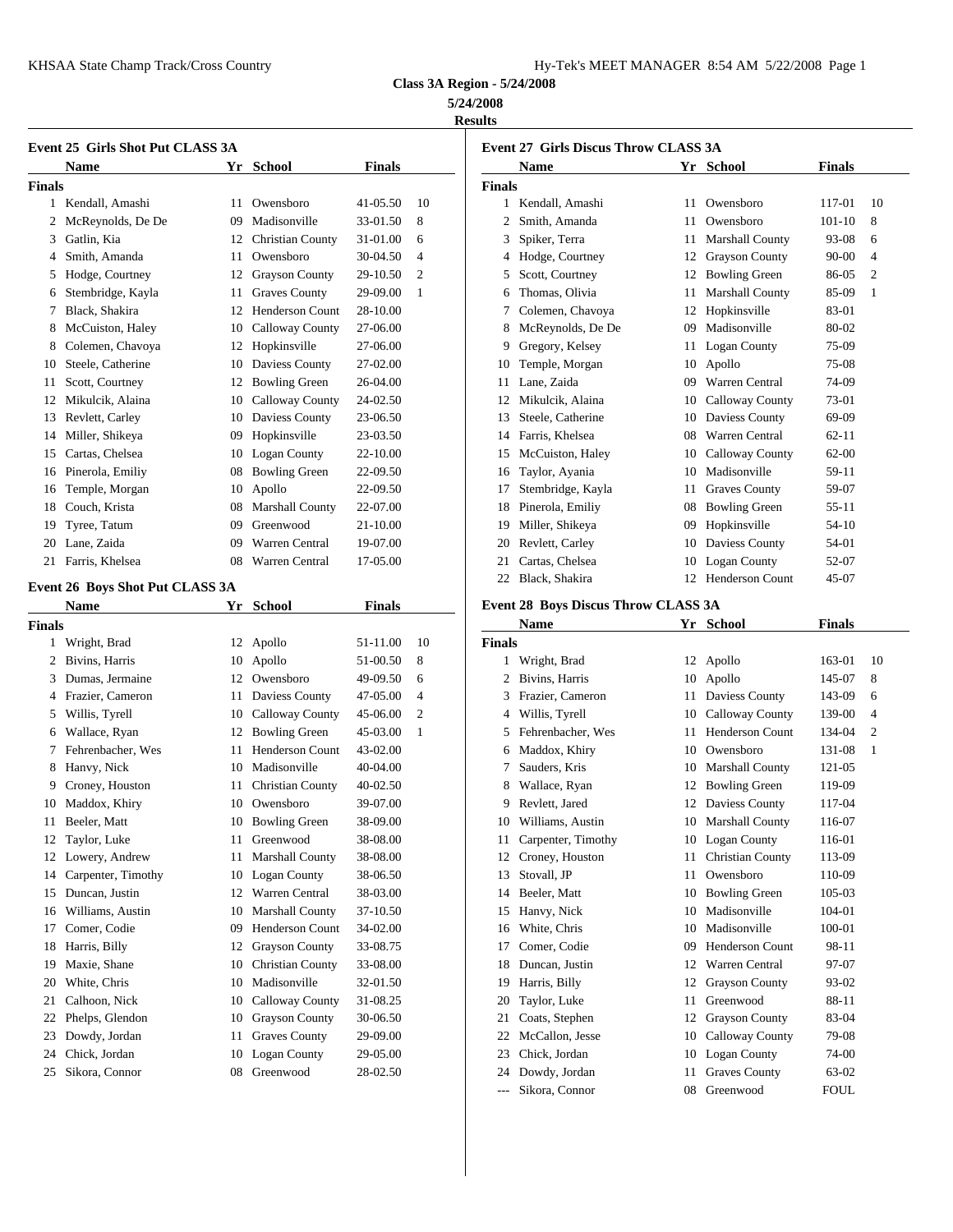**Class 3A Region - 5/24/2008**

**5/24/2008**

**Results**

| Event 29 Girls Long Jump CLASS 3A |                      | <b>Knod</b> |                         |               |                |               |               |
|-----------------------------------|----------------------|-------------|-------------------------|---------------|----------------|---------------|---------------|
|                                   | <b>Name</b>          |             | Yr School               | <b>Finals</b> |                | 5             | Thom          |
| Finals                            |                      |             |                         |               |                | 6             | Hutch         |
| 1                                 | Rhodes, Brianna      | 10          | Apollo                  | 16-01.50      | 10             | 7             | Farris        |
| 2                                 | Adams, Rachel        | 12          | Calloway County         | 15-09.50      | 8              | 8             | Gray,         |
| 3                                 | Thompkins, Ashley    | 12          | <b>Christian County</b> | 15-08.00      | 6              | 9             | Hugh          |
| 4                                 | Beasley, Tiosha      | 11          | <b>Bowling Green</b>    | 15-04.00      | $\overline{4}$ | 10            | Youn          |
| 5                                 | Futrell, Abby        | 08          | Calloway County         | 15-01.00      | $\overline{2}$ | 11            | Spice         |
| 6                                 | Morgan, Omni         | 11          | <b>Henderson Count</b>  | 14-10.50      | 1              | 12            | Jones         |
| 7                                 | Poindexter, Keisha   | 12          | <b>Henderson Count</b>  | 14-03.00      |                | 13            | <b>Starks</b> |
| 8                                 | Hobgood, Ann-Michael | 11          | Daviess County          | 14-00.00      |                | 14            | Hayw          |
| 9                                 | Martin, Brittany     | 09          | <b>Marshall County</b>  | 13-10.00      |                | 15            | Hunt,         |
| 10                                | McKenzie, Lakia      | 09          | Apollo                  | 13-08.00      |                | 16            | Hobg          |
| 11                                | Baker, Koya          | 11          | Madisonville            | 13-04.50      |                | 17            | Grego         |
| 11                                | Young, Samantha      | 11          | Daviess County          | 13-04.50      |                | 18            | Huzy          |
| 13                                | Kelley, Hayden       | 11          | Owensboro               | 13-00.00      |                | 19            | Baker         |
| 14                                | Baker, Seymone       | 10          | Madisonville            | 12-09.00      |                | 20            | <b>Bratcl</b> |
| 15                                | Gregory, Kelsey      |             | 11 Logan County         | 12-02.00      |                | Event 32 B    |               |
| 16                                | Blaire, Ashley       | 10          | <b>Bowling Green</b>    | 12-00.50      |                |               | Nam           |
| 17                                | Cubbage, Natalie     | 10          | <b>Grayson County</b>   | 11-11.50      |                | <b>Finals</b> |               |
| 18                                | Weitlauf, Lauren     | 09          | Greenwood               | 11-05.50      |                |               | Garne         |
|                                   |                      |             |                         |               |                |               |               |

## **Event 30 Boys Long Jump CLASS 3A**

|                | <b>Name</b>        | Yr | <b>School</b>          | <b>Finals</b> |                |               |             |
|----------------|--------------------|----|------------------------|---------------|----------------|---------------|-------------|
| Finals         |                    |    |                        |               |                | 4             | Doug        |
| 1              | Washington, Thomas |    | 10 Logan County        | 22-02.50      | 10             | 5             | Grang       |
| $\overline{c}$ | Walker, Brandon    | 12 | <b>Marshall County</b> | 22-02.00      | 8              | 6             | Greco       |
| 3              | Millay, Dylan      | 11 | Daviess County         | 21-00.50      | 6              |               | Evans       |
| 4              | Douglas, Aquado    | 10 | Owensboro              | 20-06.00      | $\overline{4}$ | 8             | Lamp        |
| 5              | Garner, George     | 11 | Calloway County        | 19-11.00      | $\overline{2}$ | 9             | Gibbs       |
| 6              | Granger, Josh      | 12 | Owensboro              | 19-05.50      | 1              | 10            | Wash        |
| 7              | Hobbs, Chris       | 12 | Apollo                 | 19-05.00      |                | 11            | Grego       |
| 8              | Evans, Phillip     |    | 12 Apollo              | 19-03.50      |                | 12            | Moor        |
| 9              | Shanklin, Matt     | 12 | <b>Marshall County</b> | 19-01.00      |                | 13            | Smith       |
| 10             | Tramill, Coleman   | 12 | Henderson Count        | 18-01.50      |                | 14            | Butts,      |
| 11             | Perrone, Felix     | 12 | <b>Henderson Count</b> | 18-01.00      |                | 15            | <b>Dobb</b> |
| 12             | Gregory, Leslie    | 11 | Madisonville           | 17-09.00      |                | 16            | Wing        |
| 13             | Dobbins, Chris     | 11 | Calloway County        | 17-07.50      |                | 17            | Spald       |
| 14             | Bratcher, Skyler   | 10 | Daviess County         | 17-05.00      |                | 18            | Anfie       |
| 15             | Smith, Wes         | 11 | <b>Grayson County</b>  | 17-04.50      |                | 19            | Perro       |
| 16             | Washington, Julian | 08 | Christian County       | 17-03.00      |                | 20            | Simm        |
| 17             | Barber, Cortez     | 09 | Warren Central         | 17-02.50      |                | 21            | Carter      |
| 18             | Butts, Jeron       | 11 | <b>Bowling Green</b>   | 17-01.00      |                | 22            | Goatl       |
| 19             | Spalding, Robert   | 10 | <b>Graves County</b>   | 17-00.00      |                | Event 33 G    |             |
| 20             | Moore, Darnell     | 11 | Madisonville           | 16-09.50      |                |               | <b>Nam</b>  |
| 21             | Buckles, Daniel    | 09 | <b>Grayson County</b>  | 16-06.50      |                | <b>Finals</b> |             |
| 22             | Anthony, Devron    | 10 | <b>Bowling Green</b>   | 16-00.00      |                | 1             | Adam        |
| 23             | Goatley, Tanner    | 09 | <b>Graves County</b>   | 15-09.00      |                |               | Watts       |
|                |                    |    |                        |               |                | 3             | Hutch       |

## **Event 31 Girls Triple Jump CLASS 3A**

|        | Name                | Yr School          | Finals   |     | ------- |
|--------|---------------------|--------------------|----------|-----|---------|
|        |                     |                    |          |     | 5 Hall. |
| Finals |                     |                    |          |     | 6 Kelle |
|        | 1 Carbon, Shanice   | 10 Owensboro       | 34-06.50 | -10 |         |
|        |                     |                    |          |     | 7 Heste |
|        | 2 Beasley, Tiosha   | 11 Bowling Green   | 34-06.00 | -8  | 8 McCa  |
|        | 3 Prather, Brittany | 11 Henderson Count | 33-03.50 | -6  |         |
|        |                     |                    |          |     | Laws    |

| c  |                      |    |                         |          |                |
|----|----------------------|----|-------------------------|----------|----------------|
| 4  | Rhodes, Brianna      |    | 10 Apollo               | 33-03.25 | $\overline{4}$ |
| 5  | Thompkins, Ashley    | 12 | <b>Christian County</b> | 32-03.75 | 2              |
| 6  | Hutchinson, Nakitta  | 10 | <b>Grayson County</b>   | 31-09.00 | 1              |
| 7  | Farris, Paige        | 12 | <b>Graves County</b>    | 31-04.75 |                |
| 8  | Gray, Kyrsha         | 12 | Warren Central          | 30-10.00 |                |
| 9  | Hughes, Allyson      | 10 | Owensboro               | 30-09.25 |                |
| 10 | Young, Samantha      | 11 | Daviess County          | 30-05.50 |                |
| 11 | Spiceland, Krista    | 10 | <b>Marshall County</b>  | 30-00.50 |                |
| 12 | Jones, Allison       |    | 10 Calloway County      | 29-11.25 |                |
| 13 | Starks, Sumer        |    | 10 Calloway County      | 29-02.00 |                |
|    | 14 Haywood, Kezie    | 11 | Madisonville            | 28-09.25 |                |
| 15 | Hunt, Michaela       | 10 | <b>Marshall County</b>  | 28-07.25 |                |
| 16 | Hobgood, Ann-Michael | 11 | Daviess County          | 28-06.25 |                |
| 17 | Gregory, Kelsey      | 11 | Logan County            | 27-03.00 |                |
| 18 | Huzyak, Paige        | 09 | Greenwood               | 26-05.50 |                |
| 19 | Baker, Seymone       | 10 | Madisonville            | 26-01.25 |                |
| 20 | Bratcher, Emily      | 08 | Greenwood               | 23-07.75 |                |

## **Event 32 Boys Triple Jump CLASS 3A**

| Garner, George<br>Washington, Thomas<br>Hobbs, Chris<br>Douglas, Aquado | 11<br>10<br>12 | Calloway County<br>Logan County | 42-03.75                          |                |
|-------------------------------------------------------------------------|----------------|---------------------------------|-----------------------------------|----------------|
|                                                                         |                |                                 |                                   |                |
|                                                                         |                |                                 |                                   | 10             |
|                                                                         |                |                                 | 41-07.00                          | 8              |
|                                                                         |                | Apollo                          | $40-02.25$                        | 6              |
|                                                                         | 10             | Owensboro                       | 40-01.50                          | $\overline{4}$ |
| Granger, Josh                                                           | 12             | Owensboro                       | 40-00.00                          | $\overline{2}$ |
| Greco, Nick                                                             | 12             | Daviess County                  | 39-09.25                          | 1              |
| Evans, Phillip                                                          | 12             | Apollo                          | 39-07.25                          |                |
| Lampert, Ross                                                           | 12             | <b>Marshall County</b>          | 38-01.75                          |                |
| Gibbs, Brandon                                                          | 12             | <b>Marshall County</b>          | 38-00.00                          |                |
| Washington, Julian                                                      | 08             | <b>Christian County</b>         | 37-06.50                          |                |
| Gregory, Leslie                                                         | 11             | Madisonville                    | 37-05.50                          |                |
| Moore, Darnell                                                          | 11             | Madisonville                    | 37-00.00                          |                |
| Smith, Wes                                                              | 11             | <b>Grayson County</b>           | 36-08.00                          |                |
| Butts, Jeron                                                            | 11             | <b>Bowling Green</b>            | 36-03.25                          |                |
| Dobbins, Chris                                                          | 11             | Calloway County                 | 35-06.00                          |                |
| Winquist, Nick                                                          | 11             | Greenwood                       | 35-04.00                          |                |
| Spalding, Robert                                                        | 10             | <b>Graves County</b>            | 34-08.50                          |                |
| Anfield, Tyke                                                           | 11             | <b>Henderson Count</b>          | 33-10.00                          |                |
| Perrone, Felix                                                          | 12             | <b>Henderson Count</b>          | 33-07.00                          |                |
| Simmons, Andrew                                                         | 10             | Daviess County                  | 32-08.75                          |                |
| Carter, Boone                                                           | 12             | <b>Grayson County</b>           | 31-10.00                          |                |
| Goatley, Tanner                                                         | 09             | <b>Graves County</b>            | 29-03.00                          |                |
|                                                                         |                |                                 | Event 33 Girls High Jump CLASS 3A |                |

|        | <b>Name</b>           | Yr | School               | <b>Finals</b> |    |
|--------|-----------------------|----|----------------------|---------------|----|
| Finals |                       |    |                      |               |    |
|        | Adams, Rachel         |    | 12 Calloway County   | 5-06.00       | 10 |
|        | 2 Watts, Jane-Embry   |    | 11 Bowling Green     | 5-02.00       | 8  |
|        | 3 Hutchinson, Nakitta |    | 10 Grayson County    | 5-00.00       | 5  |
| 3      | Ellis, Hannah         |    | 11 Marshall County   | 5-00.00       | .5 |
|        | 5 Hall, Jordon        |    | 12 Marshall County   | $J5-00.00$    | 2  |
|        | 6 Kelley, Hayden      |    | 11 Owensboro         | $J5-00.00$    | -1 |
|        | Hester, Sherria       |    | 11 Christian County  | J5-00.00      |    |
| 8      | McCarthy, Brittney    | 10 | Apollo               | $4 - 10.00$   |    |
| 9      | Lawson, Katie         | 10 | <b>Bowling Green</b> | 4-08.00       |    |